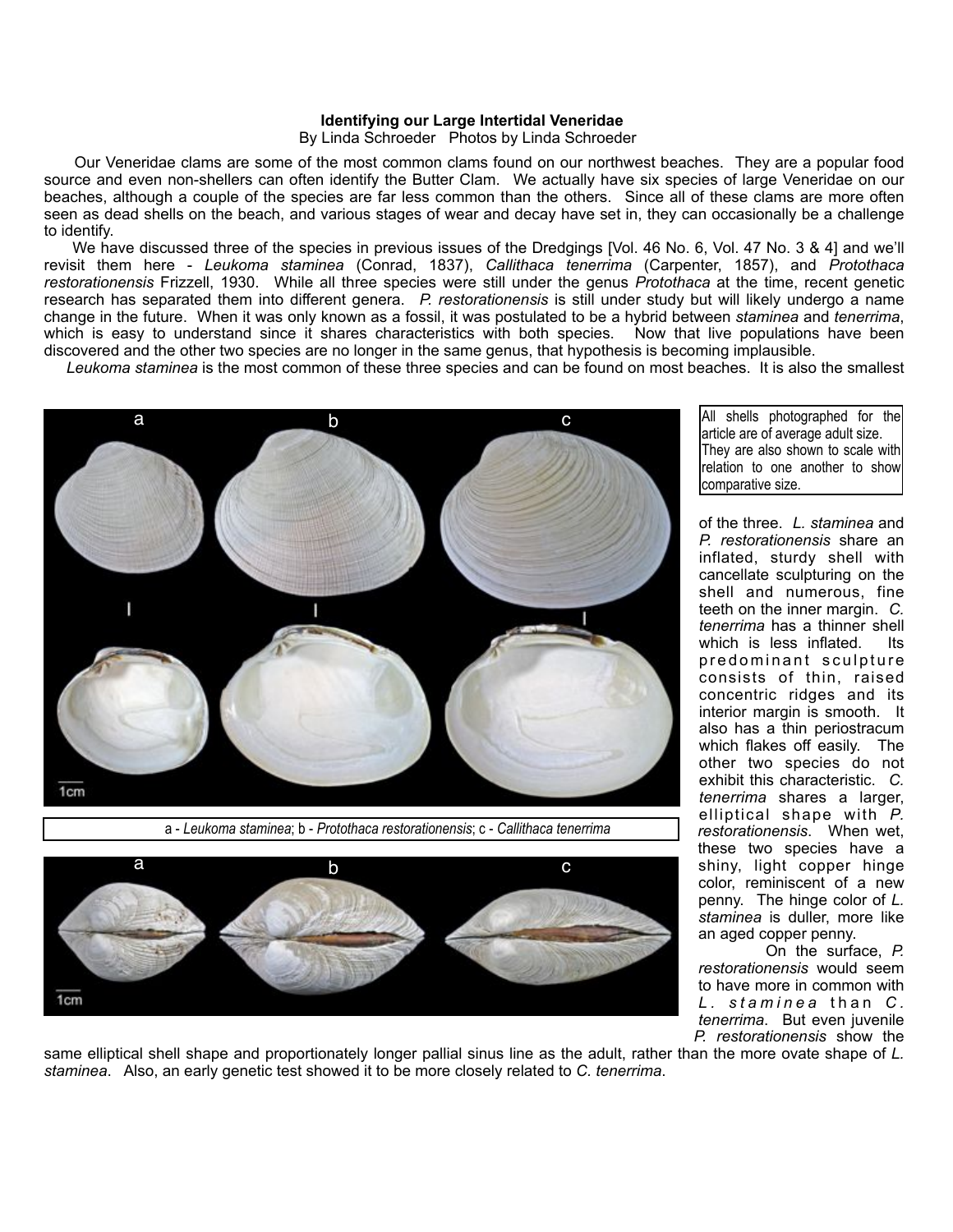

 *Saxidomus gigantea*

 Sculpture can vary somewhat among the species. *L. staminea* may also have raised, concentric ridges (Fig.1). They can be quite pronounced when the shell resides in a pholad burrow or soft shale. The specimens tend to be smaller in this situation. We have yet to find significant raised ridges on any *P. restorationensis* specimens. In contrast, a beachworn *C. tenerrima* may have its ridges worn down. The normally faint radial lines might then appear more prominent than they really are and the overall effect might resemble cancellate sculpture. Usually the shell would seem pretty obviously worn by this point and it would be hard to confuse it with the robust *P. restorationensis*.

 *Saxidomus gigantea* (Deshayes, 1839) is the very common Butter Clam, and is widely harvested for food. In some areas it grows to be very large and robust where even a dead shell could weigh over a pound. The surface sculpture is generally smooth and limited to a few raised growth lines. However, in some habitats, those growth lines can become fairly prominent and close together. Also, very beach-worn specimens can sometimes erode in such a way that the concentric lines become more obvious. With

it's elliptical shape it would then start to resemble *C. tenerrima*. In this situation, look to the pallial sinus line which is more rounded at the end and often does not extend as far into the shell. The hinge ligament is also very different on the *S. gigantea*. It is dull brown in color and protrudes from the shell. The ligaments of most of our venerid species are rather sunken between the shell halves.

 *Humilaria kennerleyi* (Reeve, 1863) is a medium-sized species that we don't often see intertidally, but in some areas, dead shells can be found. It is a robust shell with prominent, concentric ridges which are closely spaced. Because what we normally find are dead shells, these ridges have often started to erode away. The shell could then be confused with *S. gigantea*. The pallial sinus line is strikingly different though. It is very short and pointed which is quite unique from our other venerid species. Even if this shell were worn perfectly smooth, the distinct pallial sinus line would allow you to identify it. This species also exhibits a finely toothed inner margin, while the shell margin of *S. gigantea* is smooth.

 *Venerupis philippinarum* (A.Adams & Reeve, 1850) is a common, introduced species which has naturalized itself on our beaches. It is similar in size to *L. staminea*. *V. philippinarum* has a slightly more elongated shape and less pronounced sculpturing on the shell. The interior often has purple staining, but not always. When lacking the purple coloration, the most obvious difference is its rounded, shallow pallial sinus line and its smooth shell margin. This shell has a protruding ligament, like that of *S. gigantea*,





Left - protruding ligament of *S. gigantea*; Right sunken ligament of *P. restorationensis* (also typical of *L. staminea, C. tenerrima,* and *H. kennerleyi*)



 *Humilaria kennerleyi*



 *Venerupis philippinarum*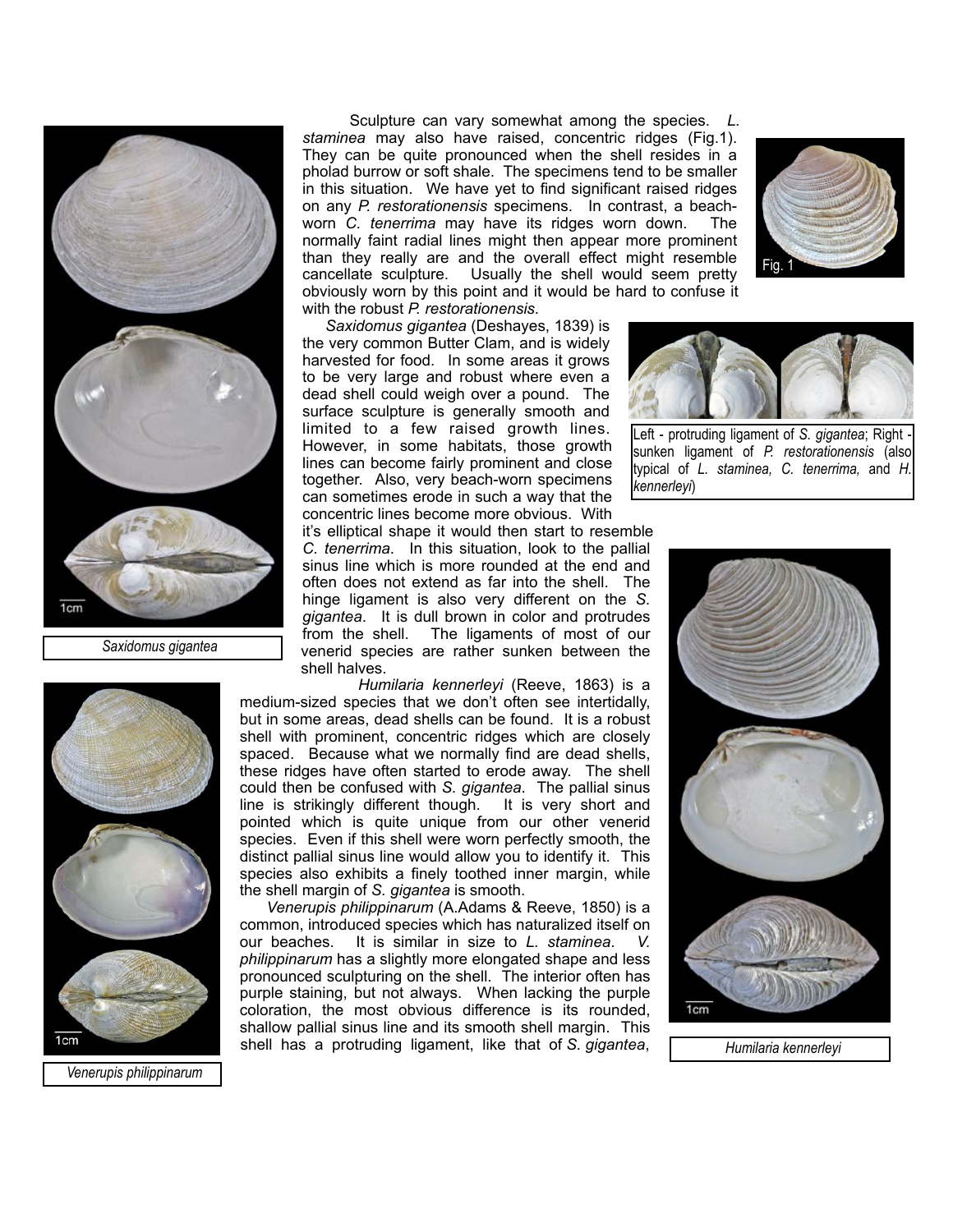

although it doesn't protrude quite as dramatically. When comparing a very young *S. gigantea* to a similarly sized *V. philippinarum*, the latter will have a stubbier pallial sinus line and some sculpturing on the shell. A young *S. gigantea* will usually be very smooth.

 Generally, all of these species are off-white to light gray in color. They may also pick up color staining from the substrate in which they are living. But *L. staminea* and *V. philippinarum* can exhibit inherent color patterns on their shells. A lucky beachcomber may find *L. staminea* (Fig. 2) with the well-known basketweave pattern. *V. philippinarum* (Fig. 3) often displays random color splotches in various shades of brown, especially in very young shells.



*The Dredgings* Volume 52 No. 2, 2012. p. 5-7 www.PNWSC.org

## **The Rest of Our Veneridae Clams** by Linda Schroeder

 In the last issue I discussed the large, intertidal veneridae clams in the Pacific Northwest. Space and time precluded me from including all of our venerid species. The following article will continue with the remaining species.

*Compsomyax subdiaphana* (Carpenter, 1864), commonly called the Milky Venus, is strictly found subtidally. It has a much different appearance than our intertidal It has a much different appearance than our intertidal veneridae. The shell is much thinner and the exterior is a gray-white color and is almost smooth. The pallial sinus is short and pointed like that of *Humilaria kennerleyi* (Reeve, 1863). It is also similar in size to that species. The *Humilaria* is more commonly found subtidally than intertidally, but the two could never be confused with each other.



 **Left** - *Nutricola lordi* (W. Baird, 1863)

 Two of our intertidal venerids are so small they are easily overlooked, or are mistaken for juveniles of larger species. These species are each less than 1 cm in length at maturity. *Nutricola lordi* (W. Baird, 1863), Lord Dwarf-Venus, is probably the most commonly found of the two in the northwest. It is usually a glossy yellowish-brown with a fairly smooth surface, and is rather symmetrically shaped. *Nutricola tantilla* (Gould, 1853), Purple Dwarf-Venus, is very similar in shape, but has a sculpture of low commarginal ribs. It has a light, glossy base color, but it also exhibits a brown to purple stain on its posterior slope. This color patch is also present on the interior. Both species have shallow pallial sinus lines.



*Compsomyax subdiaphana* (Carpenter, 1864)